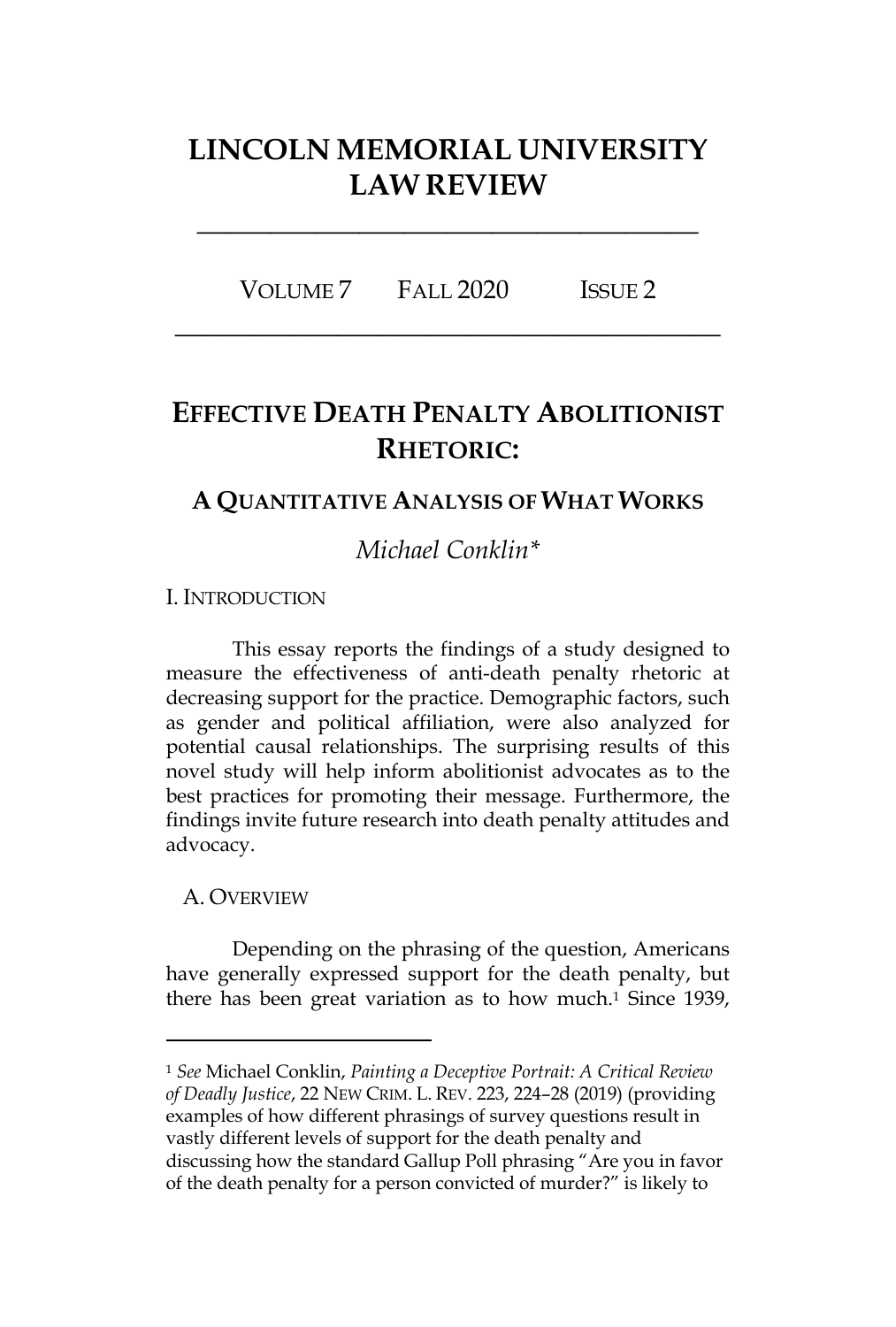there was only one brief period—in the 1960s—when opposition outweighed support.2 At the other extreme, support was at 80% with opposition at 16% in 1995.3 Currently, support is at 56% while opposition is at 42%.4 However, in November 2019 Americans favored life imprisonment over the death penalty for the first time in that survey's thirty-four year history.<sup>5</sup> In the twenty-first century five states abolished the death penalty, and others have placed moratoriums on the practice.6 The first twenty years of the twenty-first century have not only seen a decline from the rates of execution in the late 1990s, but also a declining trend in the twenty-first century itself.7

# B. METHODOLOGY

This survey was administered to 122 undergraduate and graduate students (hereinafter "participants") in the fall of 2019. Four different versions of the survey were utilized. Each version asked the participant, "Which best describes your view of the death penalty?" A zero-to-ten Likert scale was provided, with zero labeled "strongly oppose" and ten labeled "strongly support." Then, one of four randomly generated anti-death penalty prompts was presented and the participant was asked, "After reading the previous statement, which best describes your view of the death penalty?" The same zero-to-ten Likert

<sup>4</sup> *Id.*

understate support since it implies that a large number of people convicted of murder (which includes second-degree murder and involuntary manslaughter) would receive the death penalty).

<sup>2</sup> *Death Penalty*, GALLUP, https://news.gallup.com/poll/1606/deathpenalty.aspx (last visited June 24, 2020).

<sup>3</sup> *Id.*

<sup>5</sup> Jeffrey M. Jones, *Americans Now Support Life in Prison over Death Penalty*, GALLUP (Nov. 25, 2019),

https://news.gallup.com/poll/268514/americans-support-lifeprison-death-penalty.aspx.

<sup>6</sup> *Id.*

<sup>7</sup> *The Death Penalty in the U.S.: What the Data Says*, USA FACTS, https://usafacts.org/reports/facts-in-focus/death-penalty-capitalpunishment-data (last visited June 24, 2020).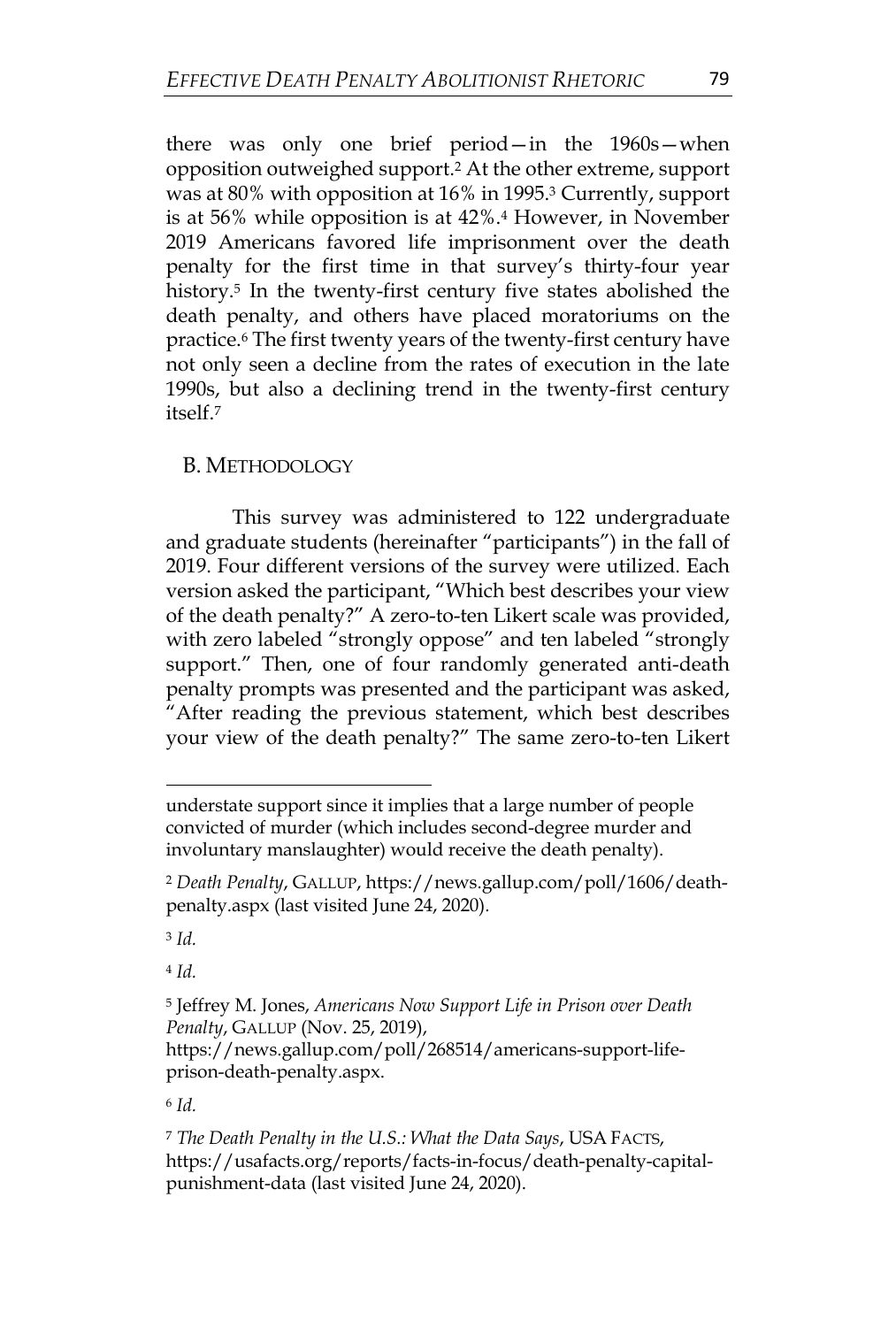scale was used for this follow-up question. Therefore, the only difference between the four survey versions was that each participant was presented with only one of the following four prompts8:

### SAVE MONEY:

Someone tells you the following, "We should abolish the death penalty because it would save money. On average, the death penalty costs \$1.12 million more than a life sentence per person. With 2,738 inmates on death row we could have saved \$3 billion by sentencing them to life in prison. That money could be better used elsewhere." You do some research and find that these statements are true.

#### IRREVERSIBLE/TRUST GOVERNMENT:

Someone tells you the following, "We should abolish the death penalty because we simply cannot trust the government with the power to kill citizens. Governments inevitably make mistakes, and executing an innocent person is irreversible."

#### INTERNATIONAL:

Someone tells you the following, "By maintaining the death penalty, America is associating itself with other countries that execute their citizens like Iran, Somalia, North Korea, and Syria. We should join the vast majority of the industrialized world and abolish the death penalty."

#### RACISM:

Someone tells you the following, "The death penalty in America is rooted in racism and is still implemented in a racist manner to this day. For example, a Black person who kills a white victim is far more likely to receive the death penalty than a white person who kills a Black victim. We cannot stand for such blatant racism in America; the death penalty must be

<sup>8</sup> The bold titles provided here at the beginning of each prompt were not included in the original survey.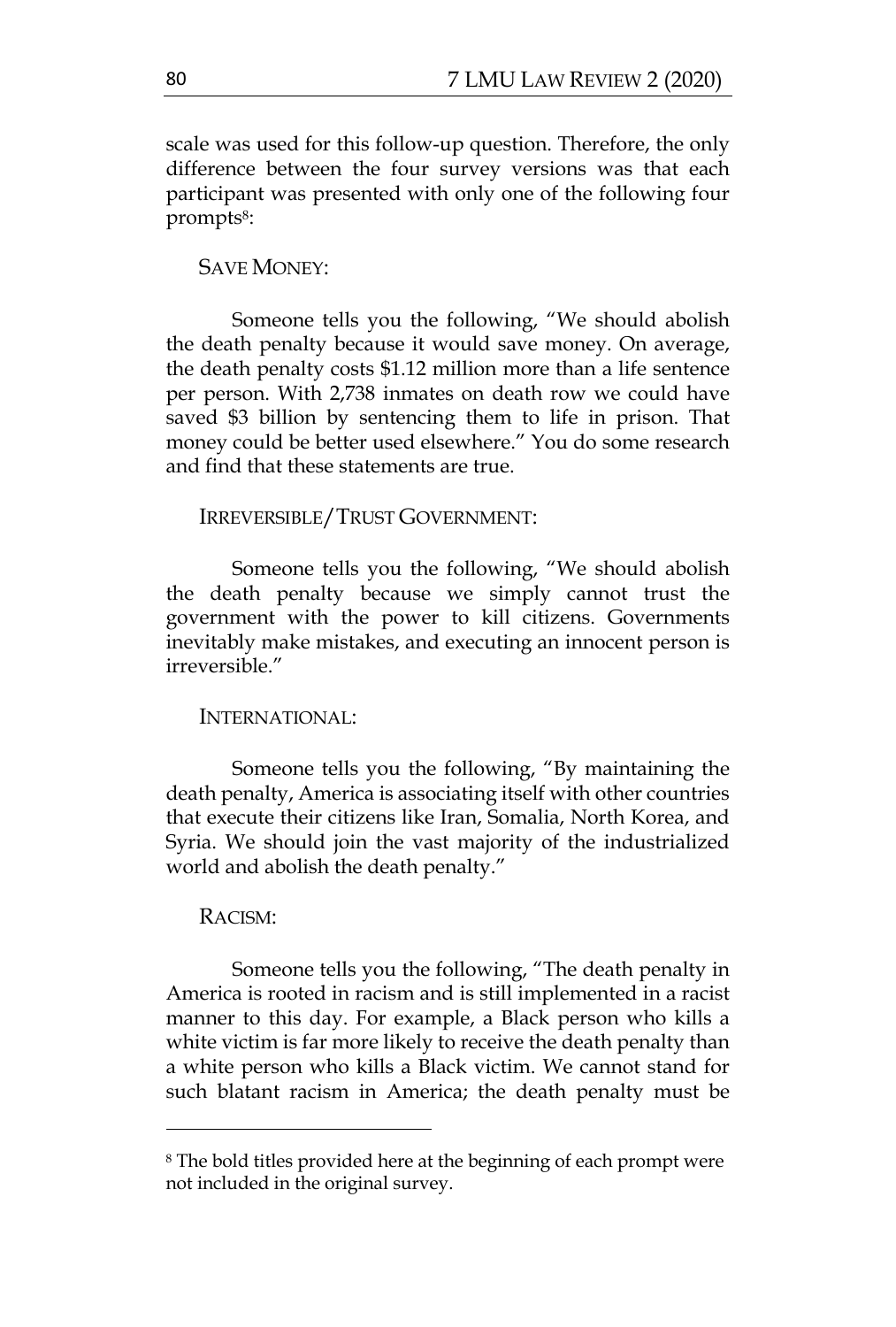abolished." You do some research and find that the statistic this person presented is accurate.

# C. RESULTS

Overall, the prompts were effective at decreasing support for the death penalty. Participant support fell from an average of 6.8 before the prompt, to 5.9 after, on the zero-to-ten scale. However, the prompts were not equally effective. The save money prompt decreased support by 1.4, the racism prompt by 1.1, the international prompt by 0.8, and the irreversible/trust government prompt by 0.1. The irreversible/trust government prompt was not as effective on conservative9 participants as predicted. Conservatives went from 6.9 to 6.6 after reading this prompt. The racism prompt was equally effective among white participants as it was nonwhite participants.<sup>10</sup>

Male participants stated more initial support for the death penalty than female participants. Females decreased support for the death penalty at a greater rate than males. Females went from 6.5 to 5.3 while males went from 7.0 to 6.4. The main differences in how participant gender related to the effectiveness of the prompts was that the racism prompt produced essentially no change in support from males and the irreversible/trust government prompt produced essentially no change among females.11

# II. DISCUSSION

# A. OVERALL

The result that participants were willing to decrease support for the death penalty after reading an abolitionist prompt is not surprising. The death penalty was a major issue

<sup>9</sup> Defined as a 6-10 on a 0-10 Likert scale, with 0 defined as "extremely liberal" and 10 defined as "extremely conservative."

<sup>10</sup> The number of Black, Hispanic, and Asian participants for this version of the survey was not adequate to report findings of those three groups individually.

<sup>11</sup> Males went from 7.8 to 7.7 on the racism prompt, and females went from 5.7 to 5.8 on the irreversible/trust government prompt.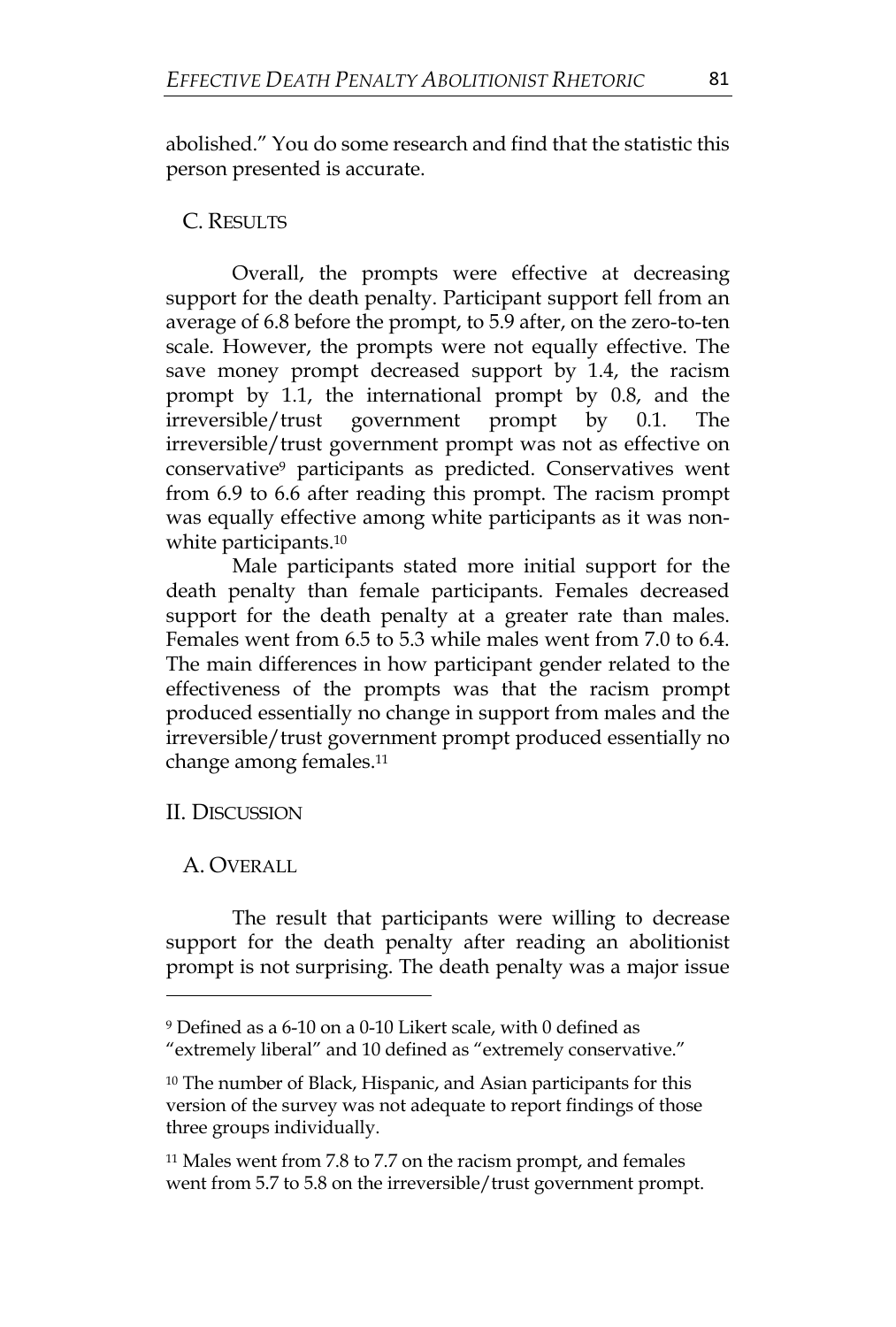in past elections, especially in 1988,12 but not in recent elections.13 Furthermore, the death penalty is not as politically polarizing as other issues.14 Therefore, survey participants may have been more open-minded about considering arguments that challenged their initial position on the issue.

#### IRREVERSIBLE/TRUST GOVERNMENT:

Perhaps the reason this prompt was the least effective and produced essentially no increase in support is that it did not provide any information the participant was not already aware of. Pointing out that the death penalty is irreversible and that it is the government who is entrusted to implement it may

https://www.youtube.com/watch?v=DQNVICr9nMo.

https://www.theguardian.com/world/2016/aug/17/deathpenalty-election-2016-hillary-clinton-donald-trump (Hillary Clinton); Steven Mufson & Mark Berman, *Obama Calls Death Penalty 'Deeply Troubling,' But His Position Hasn't Budged*, WASH. POST (Oct. 23, 2015), https://www.washingtonpost.com/news/post-

politics/wp/2015/10/23/obama-calls-death-penalty-deeplytroubling-but-his-position-hasnt-budged/ (Barack Obama); John Nichols, *No Longer Pushing the Death Penalty*, NATION (July 27, 2004), https://www.thenation.com/article/no-longer-pushing-deathpenalty/ (John Kerry supported the death penalty only for terrorists); James Q. Wilson, *Gore, Bush, and Crime*, SLATE (Aug. 25, 2000), https://slate.com/news-and-politics/2000/08/gore-bushand-crime.html (Al Gore); Ron Fournier, *The Time Bill Clinton and I Killed a Man*, ATLANTIC (May 28, 2015),

<sup>&</sup>lt;sup>12</sup> It was a debate question about the death penalty that is referred to as "The debate answer that ruined [presidential candidate] Michael Dukakis in 1988." *The Debate Answer that Ruined Michael Dukakis in 1988*, NBC NEWS (Sept. 22, 2016),

<sup>13</sup> *Top Voting Issues in 2016 Election*, PEW RES. CTR. (July 7, 2016), https://www.people-press.org/2016/07/07/4-top-voting-issues-in-2016-election/ (finding that neither capital punishment nor law enforcement made the top 14 issues).

<sup>14</sup> With the arguable exception of John Kerry, every Democratic presidential candidate since Michael Dukakis has supported the death penalty. *See* Nicky Woolf & Maria L. La Ganga, *Politics and the Death Penalty: for Clinton and Trump, Safest Stance May be Silence*, THE GUARDIAN (Aug. 17, 2016),

https://www.theatlantic.com/politics/archive/2015/05/the-timebill-clinton-and-i-killed-a-man/460869/ (Bill Clinton).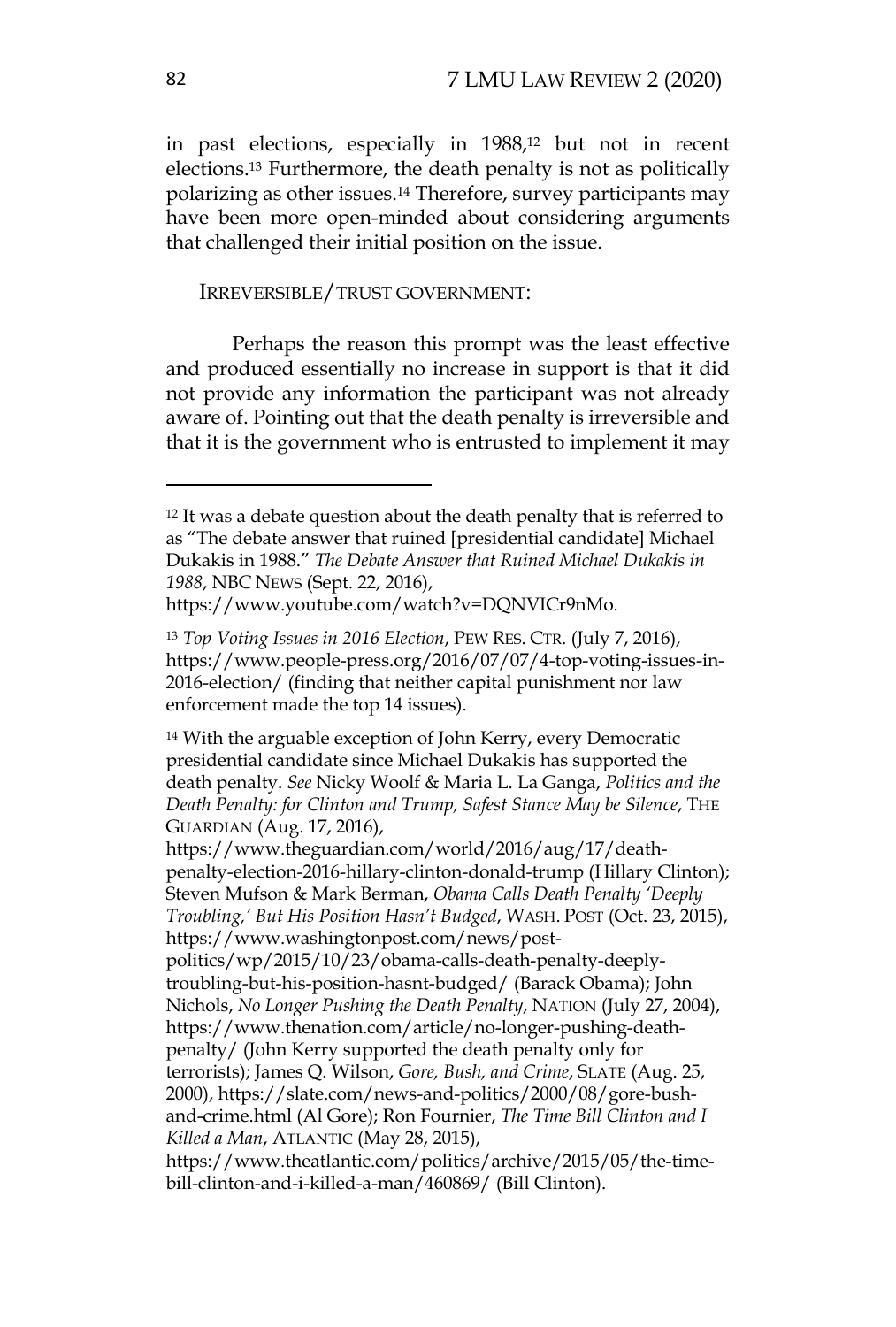have been so patently obvious that it was interpreted by the participants as trivial and therefore did not justify the altering of their initial position.

SAVE MONEY:

Few abolitionists promote cost savings as a main reason for abolishing the death penalty, although it is sometimes mentioned as an ancillary benefit.15 Perhaps this is because these abolitionists believe that discussing money would serve to trivialize their humanitarian arguments against the death penalty. The fact that this prompt was the most effective should cause abolitionists to reconsider the relative value of emphasizing the cost savings from abolition. The abolitionists' hesitancy to use the cost savings argument may also be a result of how they do not personally view it as a persuasive argument for abolition. In a survey where multiple responses were allowed, only 2% of abolitionists said cost savings was one of the reasons for their position.16

## INTERNATIONAL:

The moderate success of this prompt was somewhat of a surprise. This is essentially an argument *ad populum*, which is the fallacy of choosing a course of action just because others are doing it. However, participants may have been persuaded by this prompt, not because of the "if others are doing it, it must be right" fallacious logic, but rather based on a theory of considering the importance of other countries' perceptions of America. If most developed countries view the death penalty as abhorrent, America's reputation could be harmed by engaging

<sup>15</sup> *Five Reasons to Abolish the Death Penalty*, AMNESTY INT'L (May 8, 2019), https://www.amnesty.org.au/5-reasons-abolish-deathpenalty/ (cost is not one of the five reasons provided); Mary

Meehan, *10 Reasons to Oppose the Death Penalty*, AM. JESUIT REV. (Nov. 20, 1982), https://www.americamagazine.org/politics-

society/1982/11/20/10-reasons-oppose-death-penalty (cost is not one of the ten reasons provided); *The Case Against the Death Penalty*, ACLU, https://www.aclu.org/other/case-against-death-penalty (last visited June 25, 2020) (cost savings is listed as a benefit to abolition but is not reinforced as much as other arguments).

<sup>16</sup> *Death Penalty*, *supra* note 2.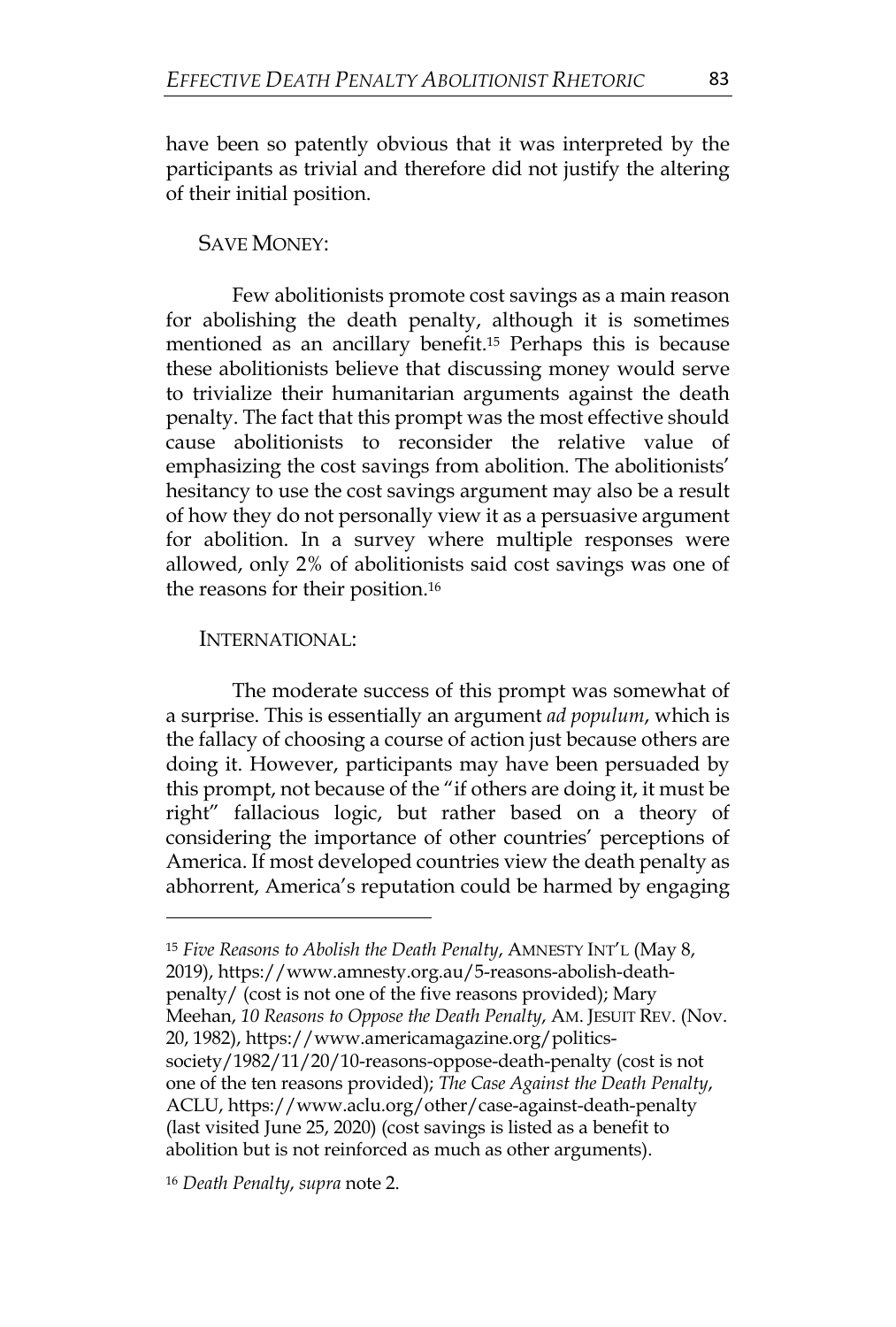in the practice, and therefore, being associated with countries such as Iran, Somalia, North Korea, and Syria.

#### RACISM:

Not surprisingly, the damning statistics presented in the racism prompt were effective. More interesting is how this prompt was viewed based on the race and political affiliation of participants (discussed below).

## B. GENDER

Gender is "one of the strongest and most persistent predictors" of death penalty support.17 The results of this study are consistent with this principle; men expressed greater support than women for the death penalty both before and after the prompt.18 But the role of gender was far from uniform in the different prompts. The cause behind the ineffectiveness of the irreversible/trust government prompt on females invites investigation. Perhaps this prompt was counterproductive with females because of its obvious nature. Participants likely knew that the survey was designed by a male researcher,<sup>19</sup> which may have caused this obvious prompt to be viewed by female participants as condescending "mansplaining."20

## C. POLITICAL AFFILIATION

It was originally hypothesized that the prompt emphasizing the dangers of government power would be highly effective on conservative respondents. Perhaps the reason this prompt was less effective on conservatives than liberals had more to do with which party happens to currently

<sup>17</sup> John K. Cochran & Beth A. Sanders, *The Gender Gap in Death Penalty Support: An Exploratory Study*, 37 J. CRIM. JUST. 525, 525 (2009).

<sup>18</sup> Overall, males went from 7.0 to 6.3 and females went from 6.5 to 5.3.

<sup>19</sup> The survey was provided to the participants by the male researcher, who most of them knew.

 $20$  "Mansplaining" is a colloquialism for when a man explains something to a woman that she already knows, often in a condescending tone.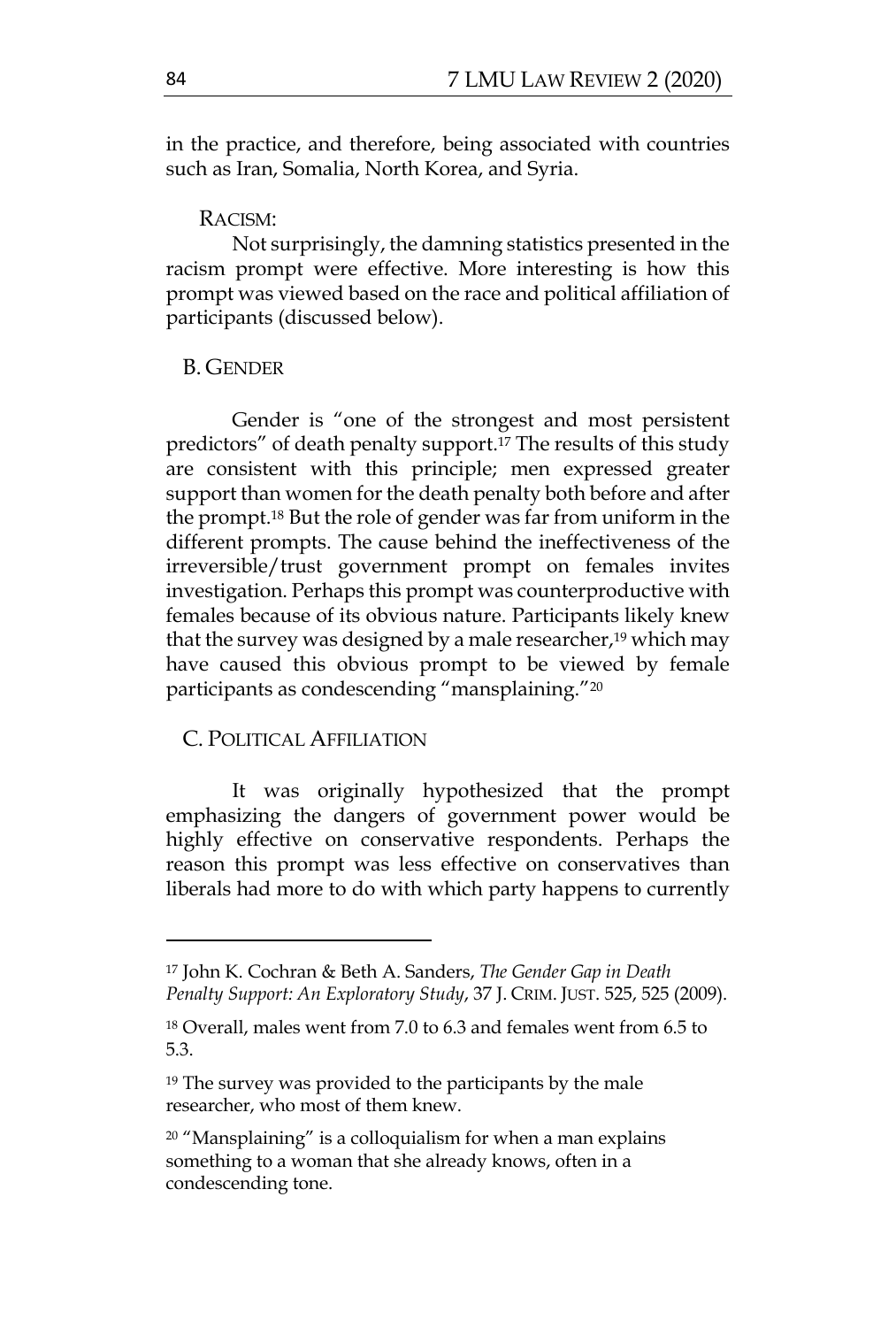occupy the presidency rather than principled positions on limiting government power. Studies show that trust in the government is largely dependent on which political party is in power; and this is especially true for conservatives.21 While the federal government executes very few people—only three in the last thirty years<sup>22</sup>—the average participant in this survey was unlikely to make the distinction between state and federal criminal justice systems. This result could also be affected by recent increases in political divisiveness,<sup>23</sup> which may result in more polarizing opinions on supporting government actions. It would be interesting to see this study reproduced during a Democratic president's administration and/or during a lesspolarizing political climate.

As predicted, the save money prompt was highly effective on conservatives (from 7.9 to 4.9), and was unexpectedly even more effective on liberals (from 5.7 to 1.7).24 Studies show that conservatives are significantly more likely than liberals to support budget cuts on a variety of government programs.25 However, when the topic of law enforcement is isolated, liberals support decreased spending more than conservatives.26

<sup>23</sup> *Political Polarization in the American Public*, PEW RES. CTR. (June 12, 2014), https://www.people-press.org/2014/06/12/politicalpolarization-in-the-american-public/.

<sup>24</sup> Liberals are defined as a 0-4 on a 0-10 Likert scale, with 0 defined as "extremely liberal" and 10 defined as "extremely conservative."

<sup>25</sup> John Gramlich, *Few Americans Support Cuts to Most Government Programs, Including Medicaid*, PEW RES. CTR. (May 26, 2017), https://www.pewresearch.org/fact-tank/2017/05/26/fewamericans-support-cuts-to-most-government-programs-includingmedicaid/.

<sup>26</sup> Philip Bump, *Republican Interest in Spending on Law Enforcement Surged 34 Percent from 2014 to 2016*, WASH. POST (Apr. 3, 2017), https://www.washingtonpost.com/news/politics/wp/2017/04/03

<sup>21</sup> Tom Jacobs, *Many Conservatives Only Trust Government When Their Party Is in Power*, PAC. STANDARD (Feb. 19, 2019),

https://psmag.com/news/many-conservatives-only-trustgovernment-when-their-party-is-in-power.

<sup>22</sup> *Federal Death Penalty*, DEATH PENALTY INFO. CTR., https://deathpenaltyinfo.org/state-and-federal-info/federal-deathpenalty (last visited June 25, 2020).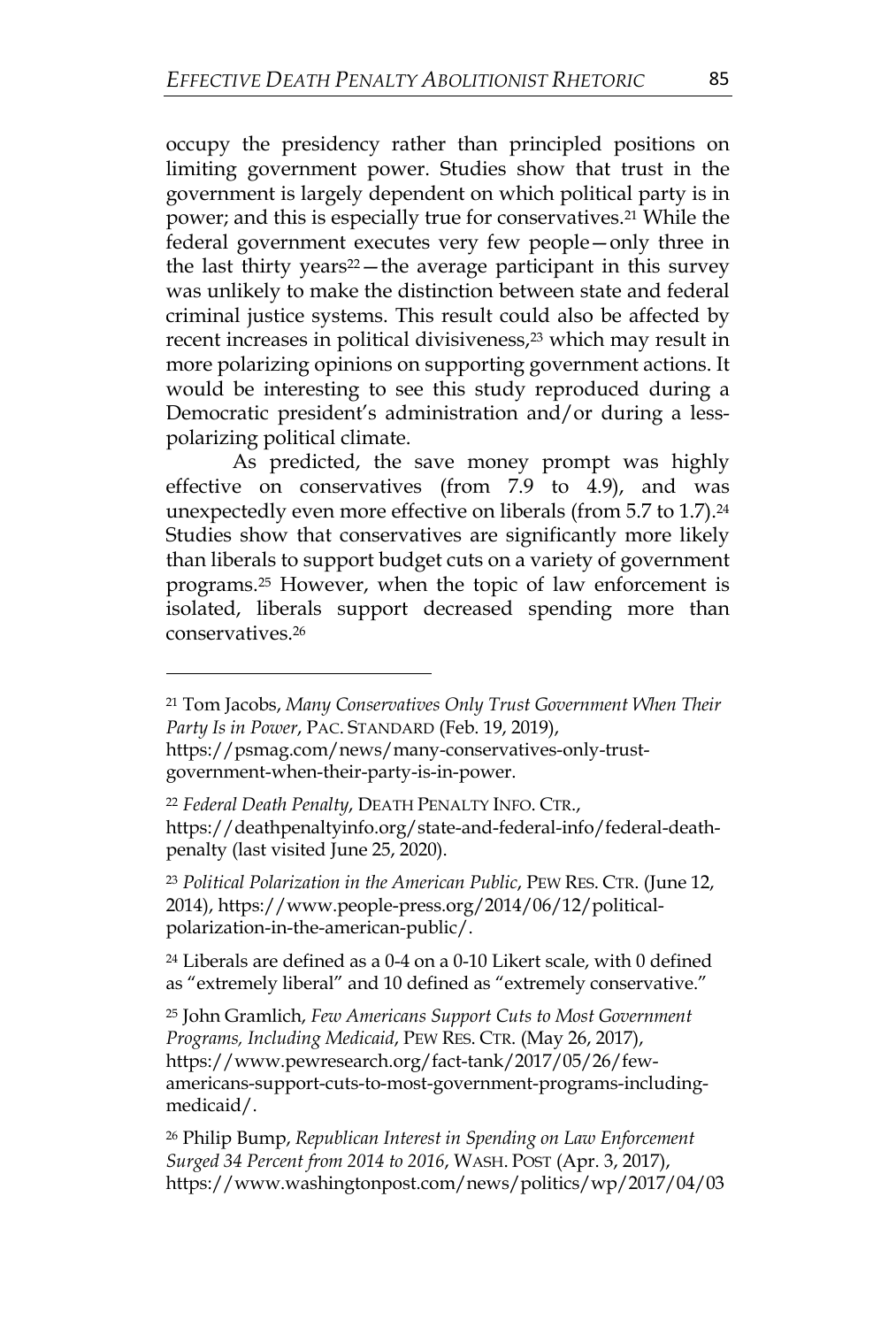The racism prompt was significantly more effective on liberals (from 8.0 to 4.0) than conservatives (from 8.4 to 7.8). This finding is consistent with how political affiliation correlates to views on the death penalty<sup>27</sup> and views on racism and law enforcement.28

## III. CAUTIOUS OPTIMISM FOR ABOLITIONISTS

It is important to note that the findings of this study are the result of a "best case scenario" interaction. Meaning, participants were exposed to an anti-death penalty argument, but no counterargument was provided. In reality, people are exposed to arguments for and against the death penalty. A skilled, pro-death penalty advocate could easily present counterarguments to each of the prompts used in this study. The following are potential examples:

#### SAVE MONEY:

Sure, you can always save money through injustice; reducing life sentences to ten-year sentences would also save money; that doesn't mean it's a good idea. The large amount of money spent on death penalty appeals ensures that the process is fair.

### IRREVERSIBLE/TRUST GOVERNMENT:

The irreversibility of the death penalty is an advantage; it ensures that the person never kills again. As demonstrated by Willie Horton, life sentences without the possibility of parole do

<sup>28</sup> *Racial Divide in Attitudes Towards the Police*, OPPORTUNITY AGENDA, https://www.opportunityagenda.org/explore/resourcespublications/new-sensibility/part-iv (last visited June 25, 2020) (finding that 67% of Republicans and 16% of Democrats agree that "[t]hese days police in most cities treat blacks as fairly as they treat whites").

<sup>/</sup>republican-interest-in-spending-on-law-enforcement-surged-34 percent-from-2014-to-2016/.

<sup>27</sup> Jeffrey M. Jones, *supra* note 5 (finding that 58% of Republicans and 19% of Democrats support the death penalty in 2019).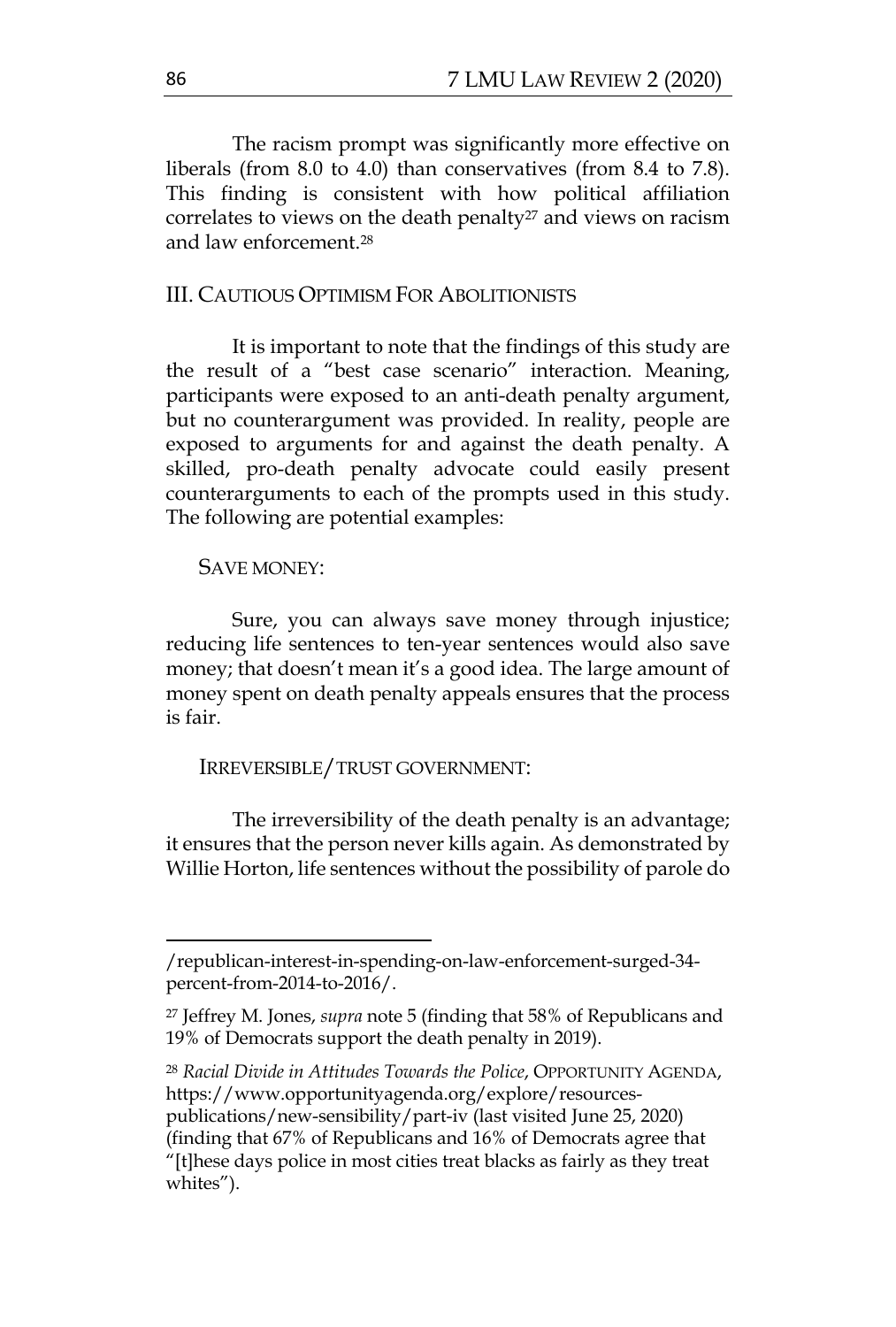not offer the same assurance.<sup>29</sup> Furthermore, capital sentences are less a function of trust in the government than trust in the citizens that make up juries. And if all the capital punishment safeguards are so untrustworthy, then where are all the instances of innocent people being executed?30

#### INTERNATIONAL:

What other countries choose to do is irrelevant to what is right to do in America. Furthermore, most other countries who abolished the death penalty did so over the objection of their citizens,<sup>31</sup> which would be inappropriate for a democracy such as the United States.

#### RACISM:

It is reductionist to selectively present certain racial disparities—while ignoring others—and then assert that racism

<sup>29</sup> Michael Conklin, *A Stretch Too Far: Flaws in Comparing Slavery and the Death Penalty*, DENVER L. REV. F. (2019),

https://www.denverlawreview.org/dlr-online-article/a-stretch-toofar-flaws-in-comparing-slavery-and-the-death-penalty. Despite being sentenced to life without parole, Willie Horton was given unsupervised furloughs from prison. During one of these furloughs he kidnapped a young couple, torturing the man and raping the woman. *Id.*

<sup>30</sup> Michael Conklin, *Innocent or Inconclusive? Analyzing Abolitionists' Claims About the Death Penalty*, NEB. L. REV. BULL. ED. (2018), https://lawreview.unl.edu/Analyzing-Abolitionists-Claims-Aboutthe-Death-Penalty. The case of Cameron Todd Willingham is often cited as the best example of an innocent person who was executed in the modern era. While he was likely wrongfully convicted, his innocence is far from clear. *Id.*

<sup>31</sup> *An Evolving Debate: Do Voters Want to be Asked What They Think About the Death Penalty?*, THE ECONOMIST (Feb. 8, 2013), https://www.economist.com/lexingtons-

notebook/2013/02/08/an-evolving-debate ("In every Western democracy that has scrapped the death penalty, politicians have acted against the wishes of a majority of voters . . . .").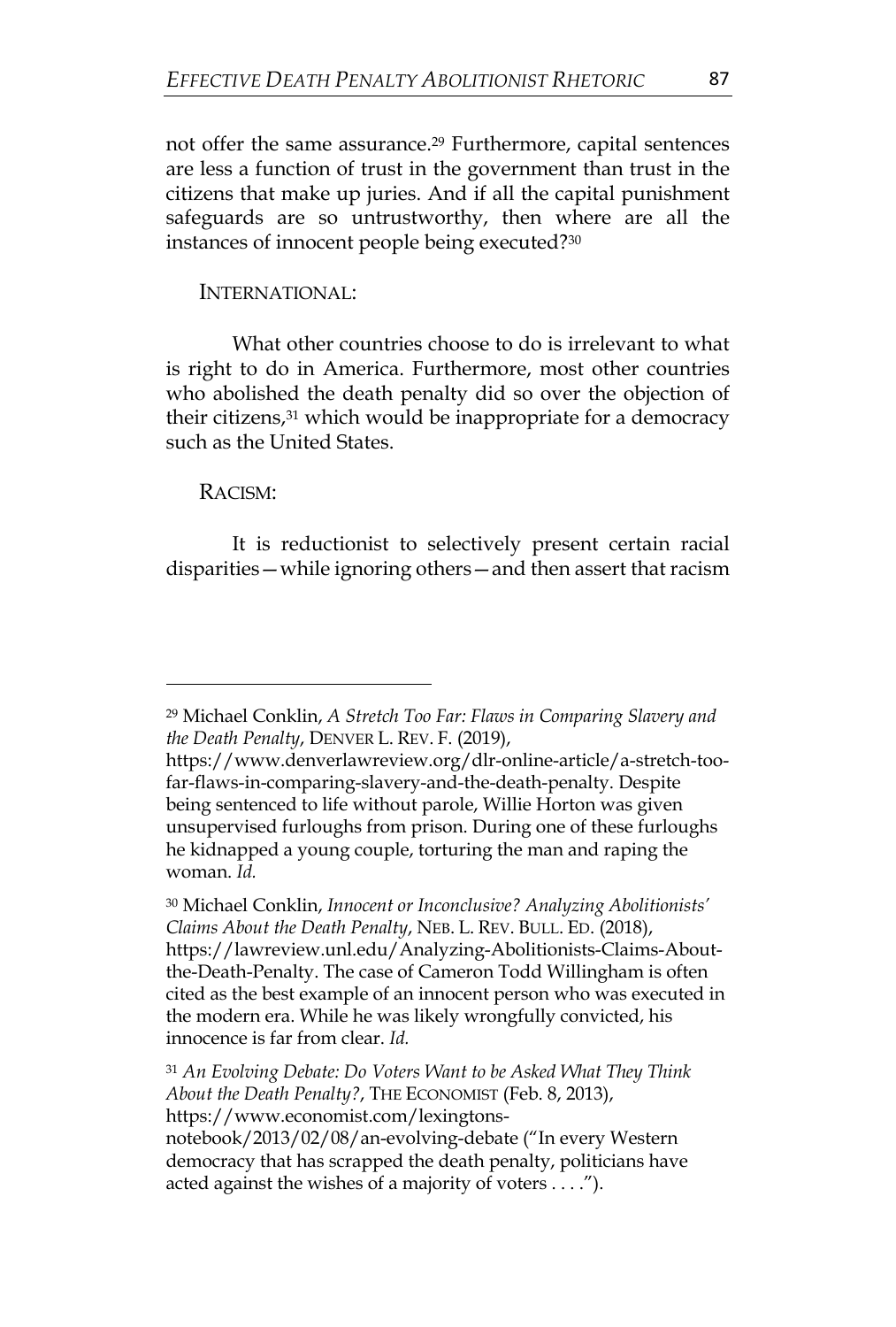has been proven. Other racial disparities exist that counter the narrative being promoted in the prompt.32

However, the argument could be made that advocating against the death penalty in a face-to-face conversation is even more effective than these survey results demonstrate. This is because in a face-to-face conversation, the advocate would be able to address any concerns or misunderstandings the other party may have. For example, it has been the experience of this author that lay people find it hard to believe that the death penalty is more expensive than life in prison. Some participants in this study may have been confused as to exactly what the save money prompt was trying to communicate. A face-to-face interaction could identify this misunderstanding and correct it. An example could come from the response, "Wait, you mean the death penalty is more costly up front, but it would be cheaper in the long run, right?" to which the abolitionist could explain, "Actually, no. . . ." Future research could assess how the presence of counterarguments and the ability to address misunderstandings would affect support.

#### IV. CONCLUSION

The findings discussed in this article provide some guidance for the manner in which abolitionist rhetoric affects average Americans. This serves to better inform abolitionists as to the best practices in persuading others. Furthermore, results based on demographic factors of the intended audience allow for the customization of the message to maximize effectiveness.

This study benefits abolitionists by not only discovering what type of rhetoric to use but also what type of rhetoric not to use. Based on the findings of this study, abolitionists are well advised not to mention things that their audience likely already knows, such as how the death penalty is irreversible. While the irreversibility of the death penalty may be a good reason to oppose it, people are already aware of this aspect, and therefore, explaining it will likely not change their mind and runs the risk of the advocate being perceived as condescending.

<sup>32</sup> *See* Conklin, *supra* note 1, at 230 ("It would be a very peculiar racist system against blacks that resulted in whites being more likely to receive the death penalty, more likely to be executed after receiving the death penalty, executed at a faster rate, and to have these results more prominent in the South").